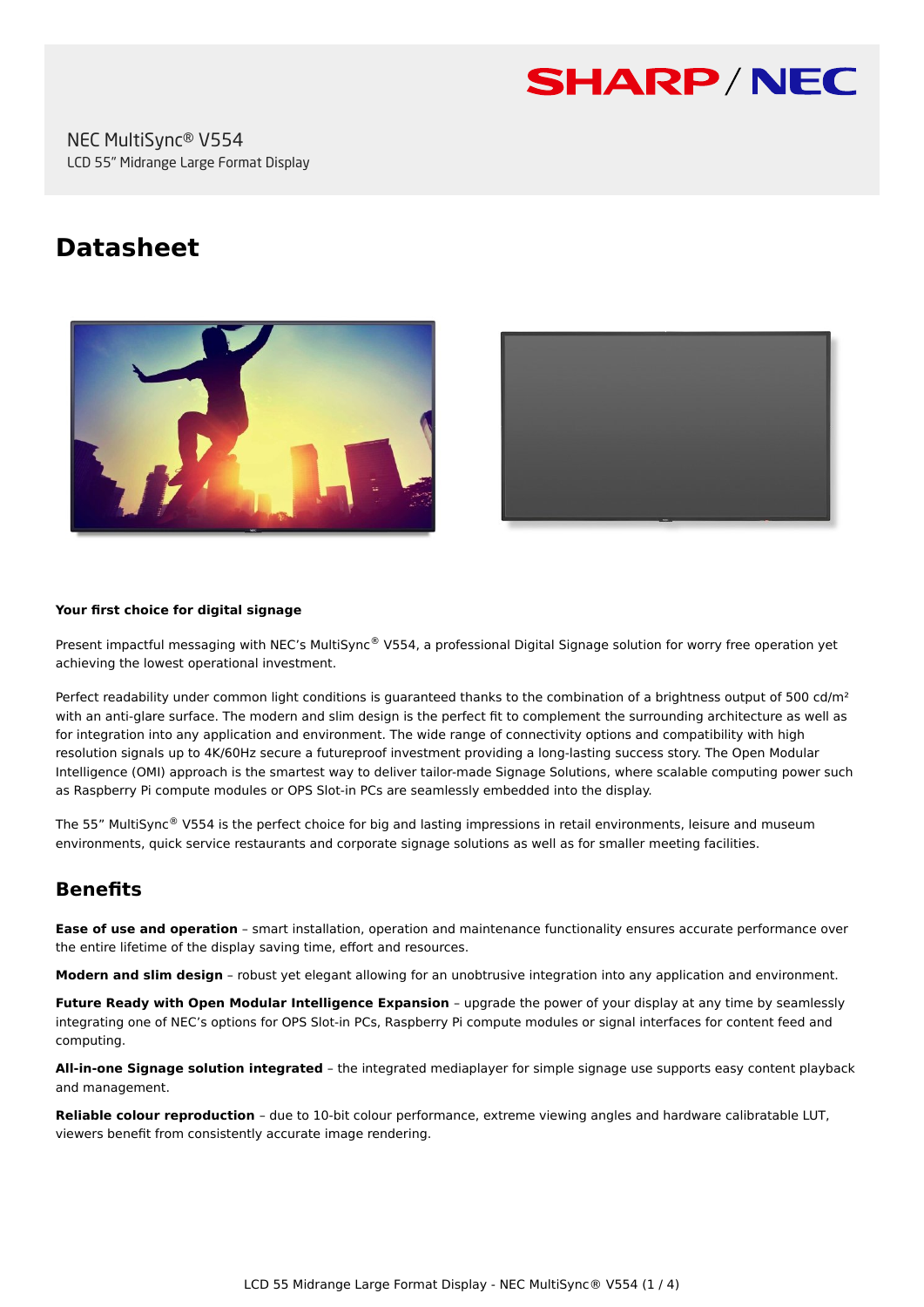## **Product Information**

| Product Name  | NEC MultiSync <sup>®</sup> V554       |
|---------------|---------------------------------------|
| Product Group | LCD 55" Midrange Large Format Display |
| Order Code    | 60004035                              |

#### **Display**

| Panel Technology                   | S-IPS with Edge LED backlights            |
|------------------------------------|-------------------------------------------|
| Active Screen Area (W x H)<br>[mm] | $1.209.6 \times 680.4$                    |
| Screen Size [inch/cm]              | 55 / 138.8                                |
| Brightness [cd/m <sup>2</sup> ]    | 500, 350 Eco (shipment setting)           |
| Contrast Ratio (typ.)              | 1200:1                                    |
| Viewing Angle [°]                  | 178 / 178 (at contrast ratio $> 10:1$ )   |
| Colour Depth [bn]                  | 1.073 (10bit)                             |
| Response Time (typ.) [ms]          | 8 (grey-to-grey)                          |
| Haze Level [%]                     | Pro (44)                                  |
| Supported Orientation              | Landscape, Portrait, Face Up, Face Down 1 |

#### **Synchronisation Rate**

| Horizontal Frequency [kHz] | 31.5 - 91.1 (analog and digital) |
|----------------------------|----------------------------------|
| Vertical Frequency [Hz]    | $24 - 85$                        |

## **Resolution**

| Native Resolution     | 1920 x 1080         |                      |              |                    |  |
|-----------------------|---------------------|----------------------|--------------|--------------------|--|
| Supported Resolutions | $1024 \times 768$ ; | 1360 x 768;          | 1680 x 1050; | 4096 x 2160;       |  |
|                       | 1280 x 1024;        | 1366 x 768;          | 1920 x 1080; | $640 \times 480$ : |  |
|                       | 1280 x 720;         | $1400 \times 1050$ ; | 1920 x 1200; | $800 \times 600$   |  |
|                       | $1280 \times 800$ : | $1440 \times 900$ :  | 1920 x 2160; |                    |  |
|                       | $1280 \times 960$ ; | $1600 \times 1200$ ; | 3840 x 2160; |                    |  |

#### **Connectivity**

| Input Video Analogue  | $1 \times VGA$                                                                                                                                             |  |
|-----------------------|------------------------------------------------------------------------------------------------------------------------------------------------------------|--|
| Input Video Digital   | 1 x DVI-D (with HDCP); 2 x DisplayPort (with HDCP); 2 x HDMI (with HDCP)                                                                                   |  |
| Input Audio Analogue  | $2 \times 3.5$ mm jack                                                                                                                                     |  |
| Input Audio Digital   | 2 x DisplayPort; 2 x HDMI                                                                                                                                  |  |
| Input Control         | 1 x LAN 100Mbit; 1 x Remote Control (3.5 mm jack); 1 x RS232                                                                                               |  |
| Input Data            | 1 x microSD (MediaPlayer); 1 x USB 2.0 (MediaPlayer); 1 x USB 2.0 (Service); 1 x USB Type-B<br>(Upstream); 2 x USB 2.0 (Compute Module, 1 x 5V/2A powered) |  |
| Output Video Digital  | 1 x DisplayPort (loop through: DisplayPort, OPS slot-in PC)                                                                                                |  |
| Output Audio Analogue | $1 \times 3.5$ mm jack                                                                                                                                     |  |
| <b>Output Control</b> | $1 \times$ LAN 100Mbit                                                                                                                                     |  |

## **Open Modular Intelligence**

| OPS Slot                                        | Slot Technology: Open pluggable specification (NEC / Intel OPS standard) |
|-------------------------------------------------|--------------------------------------------------------------------------|
| OPS Max. Current / Power<br>Consumption [A / W] | 10/61                                                                    |
| Compute Module Slot                             | Slot Technology: Compute Module 3 Slot (NEC proprietary standard)        |

#### **Sensors**

or and Integrated, triggered actions programmable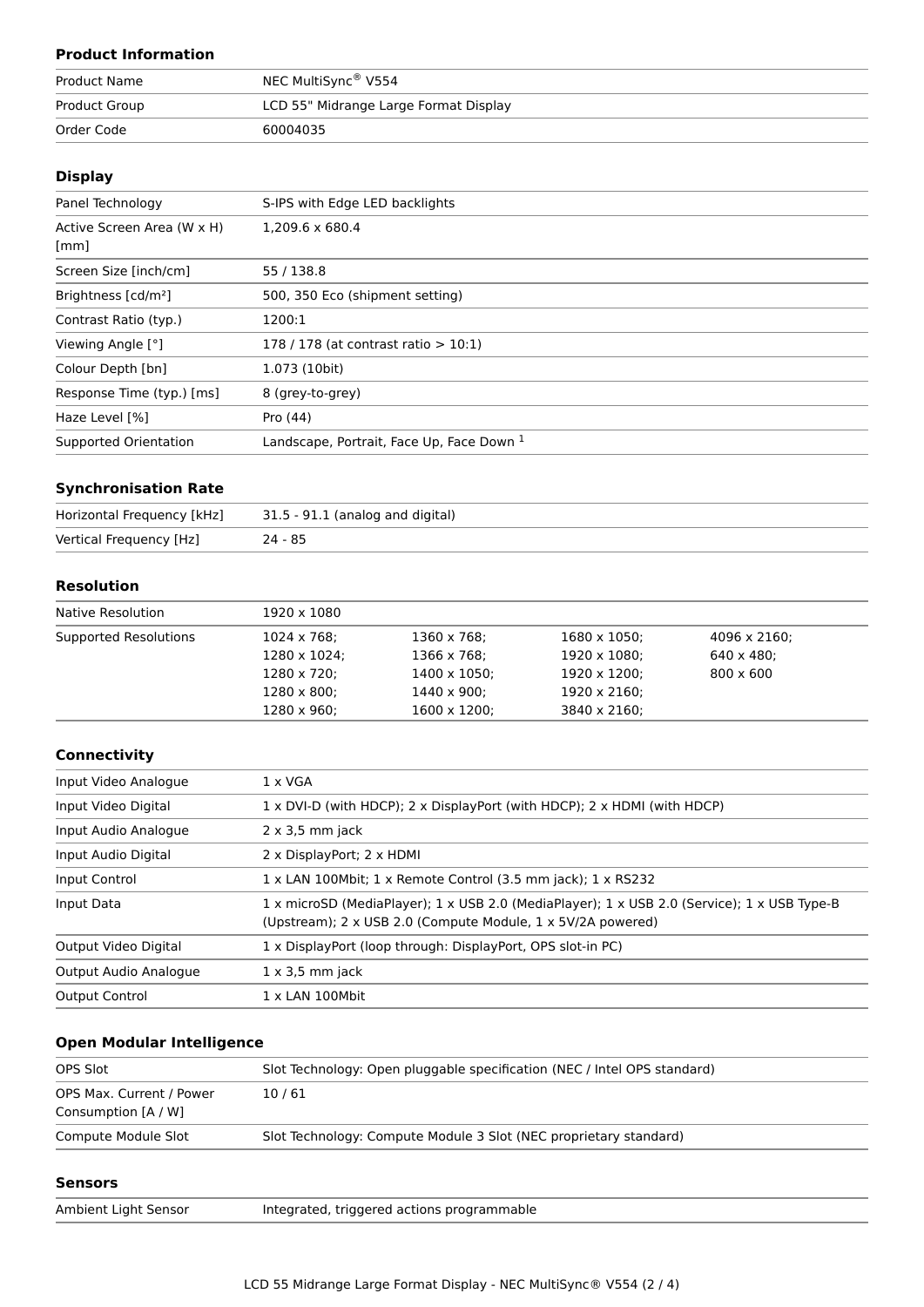| Human Sensor       | Optional, external, 4-5m range, triggered actions programmable |  |
|--------------------|----------------------------------------------------------------|--|
| Temperature Sensor | Integrated, 3 sensors, triggered actions programmable          |  |
| NFC Sensor         | Integrated, 2cm range, free NEC Android App required           |  |

## **Electrical**

| Power Consumption Eco/max.<br>[W] | 110 shipping; 150 (max.)                         |
|-----------------------------------|--------------------------------------------------|
| Power Savings Mode [W]            | $<$ 0.5 (ECO Standby); $<$ 3 (Networked Standby) |
| Power Management                  | <b>VESA DPMS</b>                                 |

#### **Environmental Conditions**

| Operating Temperature [°C] | $+0$ to $+40$ |
|----------------------------|---------------|
| Operating Humidity [%]     | 20 to 80      |

#### **Mechanical**

| Dimensions $(W \times H \times D)$ [mm] | $1.242 \times 714.8 \times 62.9$             |
|-----------------------------------------|----------------------------------------------|
| Weight [kg]                             | 24.5                                         |
| Bezel Width [mm]                        | 14.2 (left and right); 14.2 (top and bottom) |
| VESA Mounting [mm]                      | 300 x 300 (FDMI); 4 holes; M6                |
| Ingress Protection                      | IP5X (front); IP2X (back)                    |

#### **MediaPlayer**

| Supported File Storage / File<br>System | MicroSDHC / FAT16, FAT32; USB 2.0 / FAT16, FAT32                                                                                           |
|-----------------------------------------|--------------------------------------------------------------------------------------------------------------------------------------------|
| Supported Image Formats                 | JPG (baseline, progressive, RGB, CMYK); max. resolution 5000 x 5000; PNG (interlace, alpha<br>channel); max. resolution $4000 \times 4000$ |
| Supported Video Formats                 | MP4 / MOV / MKV (H.264); MPEG-2; M4K; VP8 / VP9; HTML5                                                                                     |
| Supported Audio Formats                 | AAC; AC-3; MP3 (MP3); max. bit-rate 320 kBit/s                                                                                             |

# **Available Options**

| Accessories         | Feet (ST-401); Speaker (SP-TF1, SP-554SM, SP-RM3); Trolley (PDMHM-L); Wall mount (PDW S<br>32-55 L and P, PD02W T L L, PD03W T M P) |
|---------------------|-------------------------------------------------------------------------------------------------------------------------------------|
| Compute Module Slot | NEC Compute Module; Raspberry Pi Compute Module 1 and 3                                                                             |
| OPS Slot            | HD-SDI 1.5G, 3G; HDBaseT receiver; Intel® Atom, Celeron and Core CPUs; OPS-2C HDMI +<br>DP Interface; OPS-2C Quad 3G SDI            |

#### **Green Features**

| Energy Efficiency           | Ambient light sensor; Annual energy consumption: 175 kWh (based on 4 operating hours per<br>day); Carbon savings meter; ECOMode; Energy efficiency class: B; Human Sensor |
|-----------------------------|---------------------------------------------------------------------------------------------------------------------------------------------------------------------------|
| <b>Ecological Materials</b> | Manuals on CD; Optional feet                                                                                                                                              |
| <b>Ecological Standards</b> | EnergyStar 7.0                                                                                                                                                            |

## **Additional Features**

| <b>Special Characteristics</b> | Ambient Light Sensor; AMX NetLinx Support; ASCII Control Commands; Auto ID assignment;<br>Auto tiling function; Automated Email Alert; CEC Support; Cisco Webex Kit compatible;<br>Crestron RoomView Support; DICOM Simulation; Display Browser Control; Emergency<br>Notification; Full System Scheduler; Hardware colour calibration possible; Image flip;<br>Intelligent Wireless Data (based on NFC); KeyGuide; MediaPlayer with Browser Control;<br>NaViSet Administrator 2; OmniColor Control; OSD rotation for portrait mode; PILink Support; |
|--------------------------------|------------------------------------------------------------------------------------------------------------------------------------------------------------------------------------------------------------------------------------------------------------------------------------------------------------------------------------------------------------------------------------------------------------------------------------------------------------------------------------------------------------------------------------------------------|
|                                | Point Zoom Function; Powered USB-Port; Programmable 12-bit LUT with 3 memory banks;<br>Removable Logo; Secure Mode Operation; Slim LED Indicator; SNMP Support; TileMatrix (10 x<br>10); User readable log function; Various picture in picture options                                                                                                                                                                                                                                                                                              |